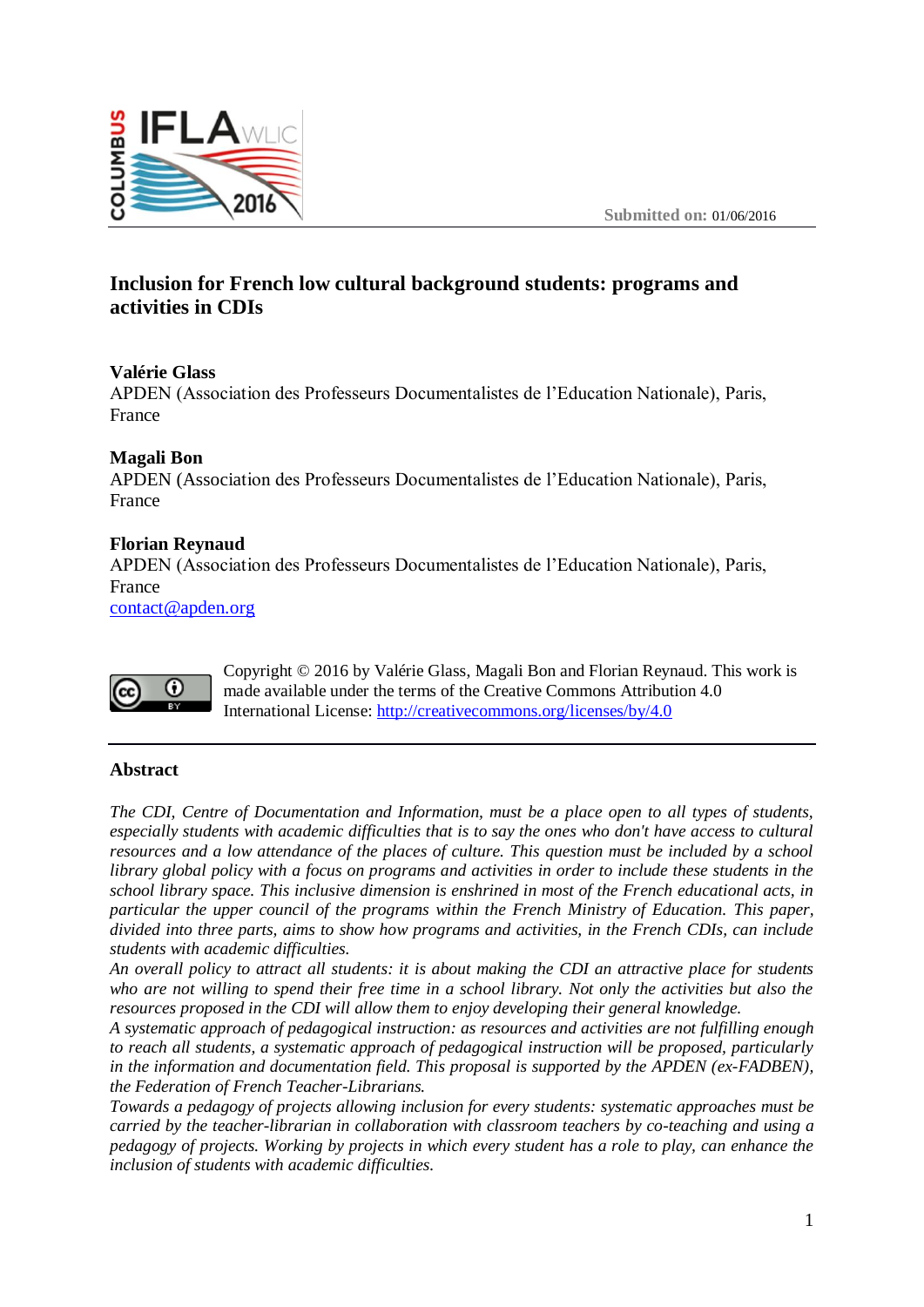**Keywords:** Teacher-librarian, inclusive school, academic difficulties, school libraries, media and information literacy

# **Introduction**

The CDI, Centre of Documentation and Information, which is the name of the school library in the French educational system, must be a place open to all types of students, especially students with academic difficulties, that is to say the ones who don't have access to cultural resources and a low attendance of the places of culture. This question must be included by a school library global policy with a focus on programs and activities in order to include these students in the school library space. This inclusive dimension is enshrined in most of the French educational acts, in particular the Upper Council of Curricula within the French Ministry of Education. Thus, from the outset of the education reform, the Upper Council of Curricula specifies, in its charts, that *« the knowledge taught at school (…) must come under the inclusive nature of school and benefit to every student; this knowledge must not be defined in such a manner that its teaching would require permanently aides or compensations from outside the class, for one or other student. »*

This paper, divided into three parts, aims to show how programs and activities in the French CDIs, can include students with academic difficulties, according to three points: acquisition policy, systematic learning with the teacher-librarian, and finally the consideration of every student, individually, by working by projects.

# **An overall policy to attract all students**

The question is how making the CDI an attractive place for students who don't want to spend their free time in a school library? Not only the activities but also the resources proposed in the CDI will allow them to enjoy developing their general knowledge. We can consider two approaches to this issue. The first one would consist in proposing a wide range of resources in order to make it possible for each student to be attracted according to his/her tastes. The second approach consists in buying resources adapted to students' difficulties and disabilities.

Concerning the first approach, on the premise that every student, depending on his/her familial environment, doesn't come naturally to the CDI, and doesn't frequent easily its resources, especially as there is no access to printed or digital resources in the familial customs. These are well-known sociological elements. However, at school, it may happen that any student has to enter the CDI. This is certainly when we have to enable him/her to find attractive elements which will make him/her want to settle down, to come back again, to go towards resources that are not familiar to him/her.

Concerning the second approach, the context of the school is particularly important, just as the school policy, that enables to have elements that are formalized from the context. Are there foreign-language speaking students? Traveling families? How to host refugees? Are there "gifted students"? Students with specific needs, with more or less severe disabilities, making it necessary to have special classes/units in the school? Which students have dys-type problems? All these questions concern very different needs, and each situation requires an important reflection on the acquisitions needed in the native language of the students who don't speak French, on the adaptability of access to resources for the traveling families, especially regarding access to digital resources. According to the chapter 4 of the School Library Guidelines: *"the school library needs to provide access to a wide range of physical*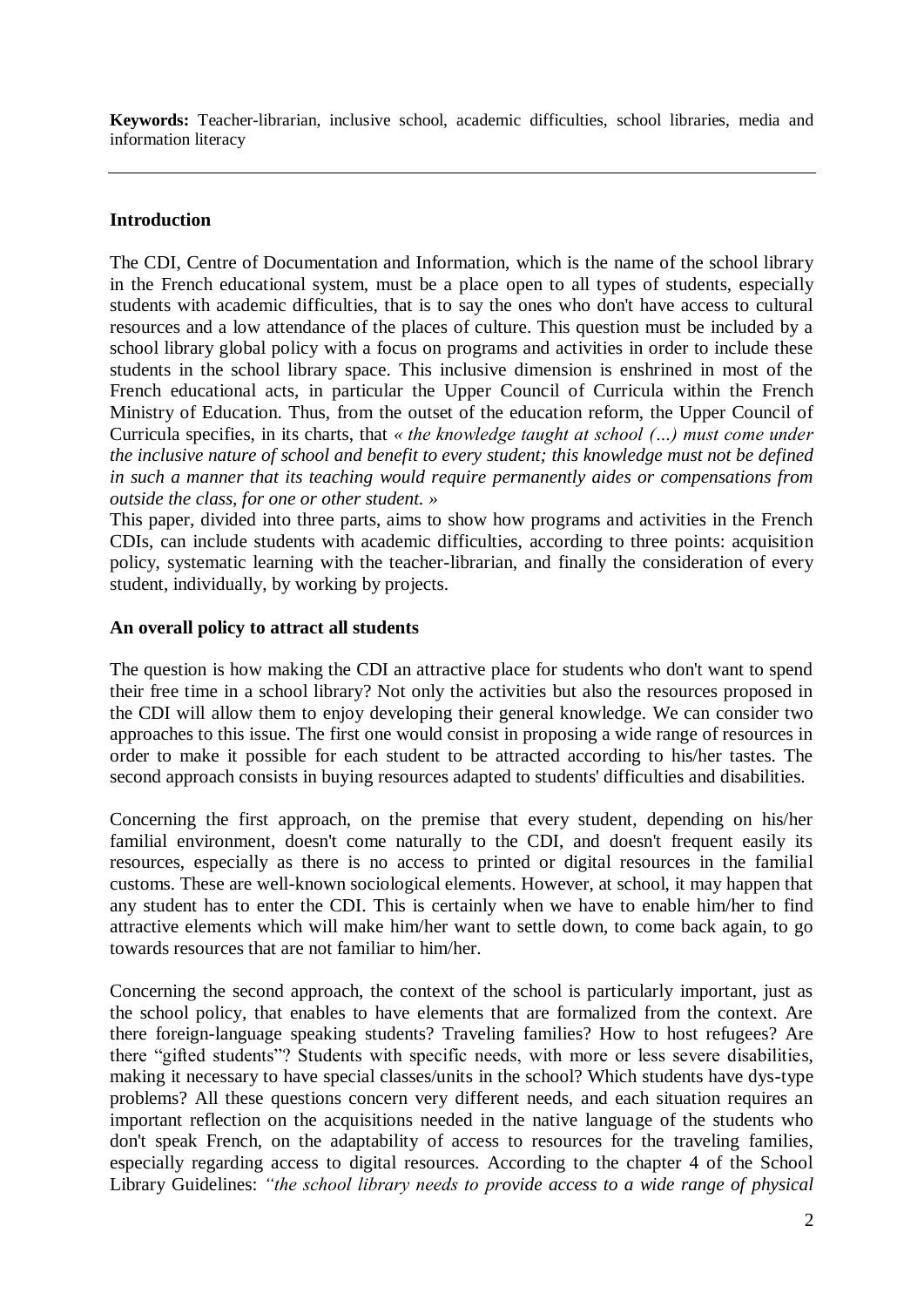*and digital resources to meet the needs of the users and reflects their age, language, and demographics. [...]It must provide access to digital information resources that reflect the curriculum as well as the user' interests and culture."*

If we already buy resources according to the various levels of reading in the different classes or grades, it is important to know students' difficulties and disabilities at school in order to adapt the acquisitions to an even wider range of students. In this inclusive school, the aim is, of course, that everyone find resources adapted to them, in order to approach the reading, selflearning, as well as to become familiar with the resources centre, and then develop and transfer an appetite for various resources, as and when, they attend the CDI.

According to the 2013 teachers' skills framework, the teacher-librarian has to *"organize and manage the resources center offering various resources and materials to students, and taking into consideration the specific situation of each school (middle high school, secondary high school, or vocational school)"*. This is in accordance with a thoughtful welcome policy and an acquisition policy that reflects the specific learning needs, whether in physical or digital formats.

According to the School Library Guidelines *"A school librarian works with school administrators and teachers in order to develop a collection management policy.[...]The manual should include guidance [...]that reflect the national, ethnic, cultural, linguistic, and indigenous identities of members of the school community."*

Thus, in the first approach, it is advisable to develop an offer of access to video games, which will play on students' taste for computer, in order to lead them to discover on-line resources which enable them to learn<sup>1</sup>. It can also be good to develop a consistent collection of mangas to encourage a kind of loyalty of the students to resources which can attract the ones who are not used to attend resources centers in their cultural environment. In both cases, we are clearly aiming to promote students' learning and reading, by settling them in a particular space with a variety of resources, aiming for a cultural openness which is one of the teacher-librarian's main missions. This can also be through attractive periodicals, that one sometimes refuses to buy, for example sport or women's magazines. This idea is in accordance with the School Library Guidelines:*"A balanced collection of current or relevant items is needed to ensure access to resources for users of different ages, abilities, learning styles, and backgrounds. The collection should support the curriculum through information resources, whether in physical or digital formats. In addition, a school library should acquire materials for leisure purposes such a popular or graphic novels, music, computer games, films, magazines, comics and posters. These resources should be selected in cooperation with students to ensure the materials reflect their interests and culture."*

# **A systematic approach of pedagogical instruction**

1

As resources and activities are not enough to reach all students, a systematic approach of pedagogical instruction will be proposed, particularly in the information and documentation field. This proposal is supported by the APDEN (ex-FADBEN), the Federation of French Teacher-Librarians.

<sup>1</sup> THOT CURSUS. Jeux sérieux gratuits. In : *Thot Cursus - Formation et culture numérique le plus important site de référence francophone dans le domaine de la formation à distance, formation en ligne, Mooc, apprentissage et enseignement*. Retrieved from : [http://cursus.edu/institutions-formations-ressources/formation/16184/jeux-serieux](http://cursus.edu/institutions-formations-ressources/formation/16184/jeux-serieux-gratuits/#.V02SpOSA7IU)[gratuits/#.V02SpOSA7IU](http://cursus.edu/institutions-formations-ressources/formation/16184/jeux-serieux-gratuits/#.V02SpOSA7IU)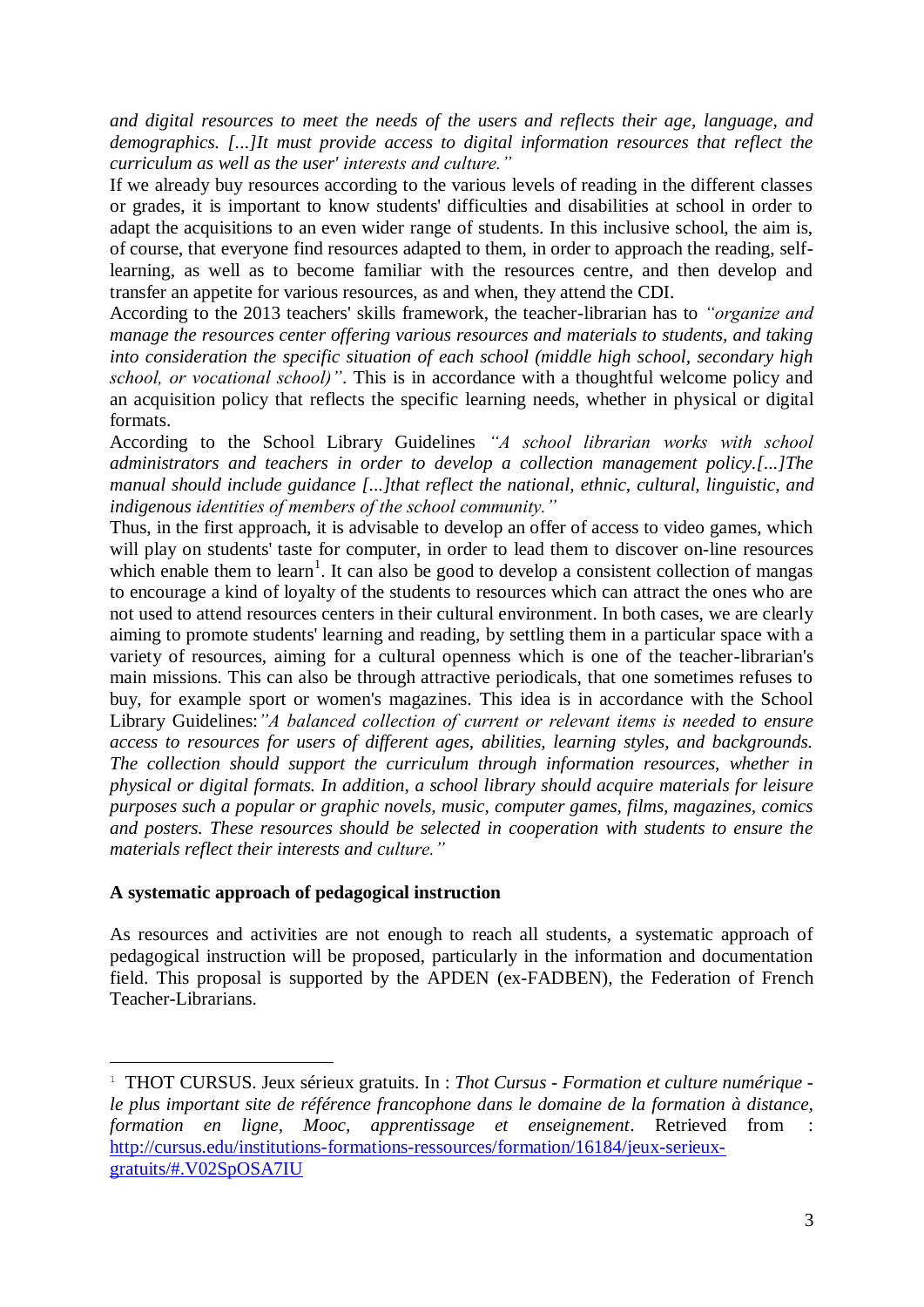The CDI's attendance is one thing, which can support or encourage the attendance of other cultural places, through its presence within the school, like a laboratory accessible to all. Offering a variety of resources and satisfactory digital access, programming exhibitions or musical sequences, all these elements constitute a place of knowledge, a place of culture, according to projects and priorities of the teacher-librarian and the school. We find these elements in the school library definition given in the first chapter of the School Library Guidelines: *"A school library is a school's physical and digital learning space where reading, inquiry, research, thinking, imagination, and creativity are central to students' informationto-knowledge journey to their personal, social and cultural growth."*

However, concepts, knowledge and skills, necessary to the appropriation of this place, to the self-access to information, to documentation, to cultural openness, are not innate. It requires learnings, that are to be ensured for all students. This is what the professional association advocates for years. Until 2015, in practice, the access was focused on first grades of middle high school and high school, even if lots of teacher-librarians tried also to see all students as much as possible. Focusing learnings on only one grade, without progression, is not enough at all. Indeed, the child greatly evolves, forgets to rebuild, needs to repeat several times on the one hand and to correct and go deeper, on the other hand, to build his knowledge. The implementation of systematic learnings is, thus, a prerequisite to enable students to develop a real culture of information, and to move progressively to more independent learning.

In France, thanks to the middle high school reform, information-documentation and media and information literacy, mistaken in many ways, are highlighted for all grades, with specific learning, recommended by the Ministry of Education, without confining oneself to informal guidance which can only involve some students, keen on learning and curious, which is not usual for teenagers, the autodidact ability increasing over age and skills. Those systematic learnings, listed in official curricula<sup>2</sup>, must allow the transmission of information literacy skills to students, in fine, a deeper familiarization with the school resources center. This idea of systematic learning aligns with the School Library Guidelines which underlines that *"school librarians agree with the importance of having a systematic framework for teaching media and information skills, and they contribute to the enhancement of students' skills through collaborative work with teachers."*

The teacher-librarian can then teach, according to the 6th grade curricula, explicitly, from the 5th to the 3th grade, with other classroom teachers, for *"the implementation of media and information literacy learning and outcomes, in cooperation with other classroom teachers"* (Reference System attached to the teaching professions published in 2013). Teacher-librarians implement *"disciplinary or interdisciplinary works which call upon inquiry and information literacy skills"*. In other words, they are *"teachers and the persons in charge of the acquisition of a media and information culture by all students.[...]. As teachers they can interact directly with students in training and learning activities from their own initiative or according to the needs expressed by teachers in a discipline."*

Media and Information Literacy, built on the works carried out in information-documentation by the GRCDI<sup>3</sup> and the APDEN, in particular on the information-documentation curriculum,

<u>.</u>

<sup>&</sup>lt;sup>2</sup> EDUSCOL. Education et Medias à l'Information. L'éducation aux médias et l'information dans les nouveaux programmes (cycle 4). In *: Eduscol*. Retrieved from : [http://eduscol.education.fr/cid98422/l-education-aux-medias-et-a-l-information-et-les](http://eduscol.education.fr/cid98422/l-education-aux-medias-et-a-l-information-et-les-nouveaux-programmes-cycle-4.html)[nouveaux-programmes-cycle-4.html](http://eduscol.education.fr/cid98422/l-education-aux-medias-et-a-l-information-et-les-nouveaux-programmes-cycle-4.html)

 $3$  GRCDI = Research Group on Information Culture and Didactics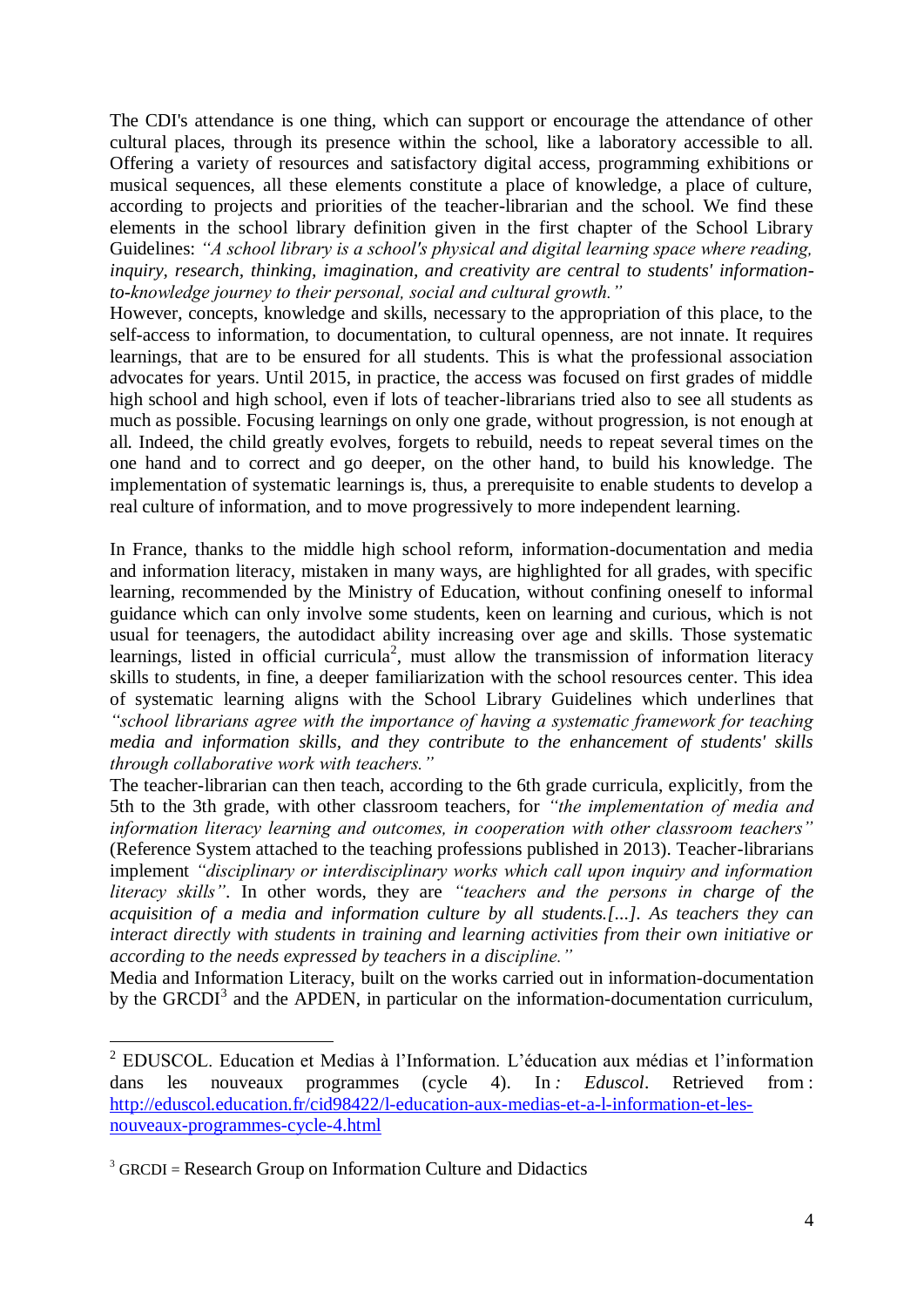can be a fulcrum to finally bring this necessary knowledge to students. However, if contents now exist, with necessary improvements in their presentation, the lack of time slot in the school timetable still remains to teach them to students. This is a major current problem for French teacher-librarians who still struggle to find their place in the educational system. In addition to knowledge, allowing students to understand the place which can be associated with it, information literacy learnings, when proposed within the CDI, are a way to reach regularly all students and therefore, to encourage them to attend the CDI, moreover, on their free time.

#### **Towards a pedagogy of projects allowing inclusion for every students**

By making available to students such a variety of resources, everyone is encouraged to discover and enjoy resources, and then, can go more easily towards others resources.

Besides, systematic learnings in information and documentation with all school's classes, in particular within the CDI, will permit to give to all the necessary knowledge for the development of a culture of information.

Another approach consists in taking into account individuals' skills in learnings, for example within a pedagogical project. Systematic approaches must be carried by the teacher-librarian in collaboration with classroom teachers by co-teaching and using a pedagogy of projects. Working by projects in which every student has a role to play, can enhance the inclusion of students with academic difficulties. This idea aligns with the School Library Guidelines recommendations as following: "*Like other learning programs at school, inquiry-based learning activities should be designed to promote progression and continuity to students' learning. This means that skills must be introduced progressively through stages and levels. A school librarian should take a leadership role in ensuring there is a systematic approach to teaching an inquiry process that is guided by a school-based continuum of media and information skills and strategies."*

In France, several pedagogical devices allow to develop this approach within the learning framework in the CDI. In middle high school, the "tailored support" is a device allowing the students' difficulties to be tackled in the most appropriate way, with suitable projects.

"Interdisciplinary practical instruction"<sup>4</sup> and in general all projects classes or circles within the school are ways to implement projects with teams taking into account each student individually. For example, in a webradio media class, each student can find his/her place according to his/her skills and/or tastes : one student will be responsible of the technical aspects, another one will be the chief editor, another one will be in charge of music or of the operator, others will appreciate to speak into the mike. After this first experience which is already enriching in itself, and permits to develop specific skills and the ability to work as part of a team, swapping the roles will permit to open and enrich each student's culture. Beyond that, this also means taking into account students' difficulties in order to help them find their place in a project. Besides, according to the chapter 5 of the School Library Guidelines, *"collaborating skills are developed when students work together in groups with diverse individuals and diverse resources and technology."* In the same chapter, it is also written that *"process-based models support a view of inquiry-based learning as an opportunity for students to experience discovery and personal growth."*

In the secondary high school, the teacher-librarian also takes part in the "tailored support"<sup>5</sup>. Besides, he/she provides learning in information seek and publication within the "tutored

1

<sup>&</sup>lt;sup>4</sup> In French it's nammed « Enseignements Pratiques Interdisciplinaires »

<sup>&</sup>lt;sup>5</sup> In French it's nammed « Accompagnement Personnalisé »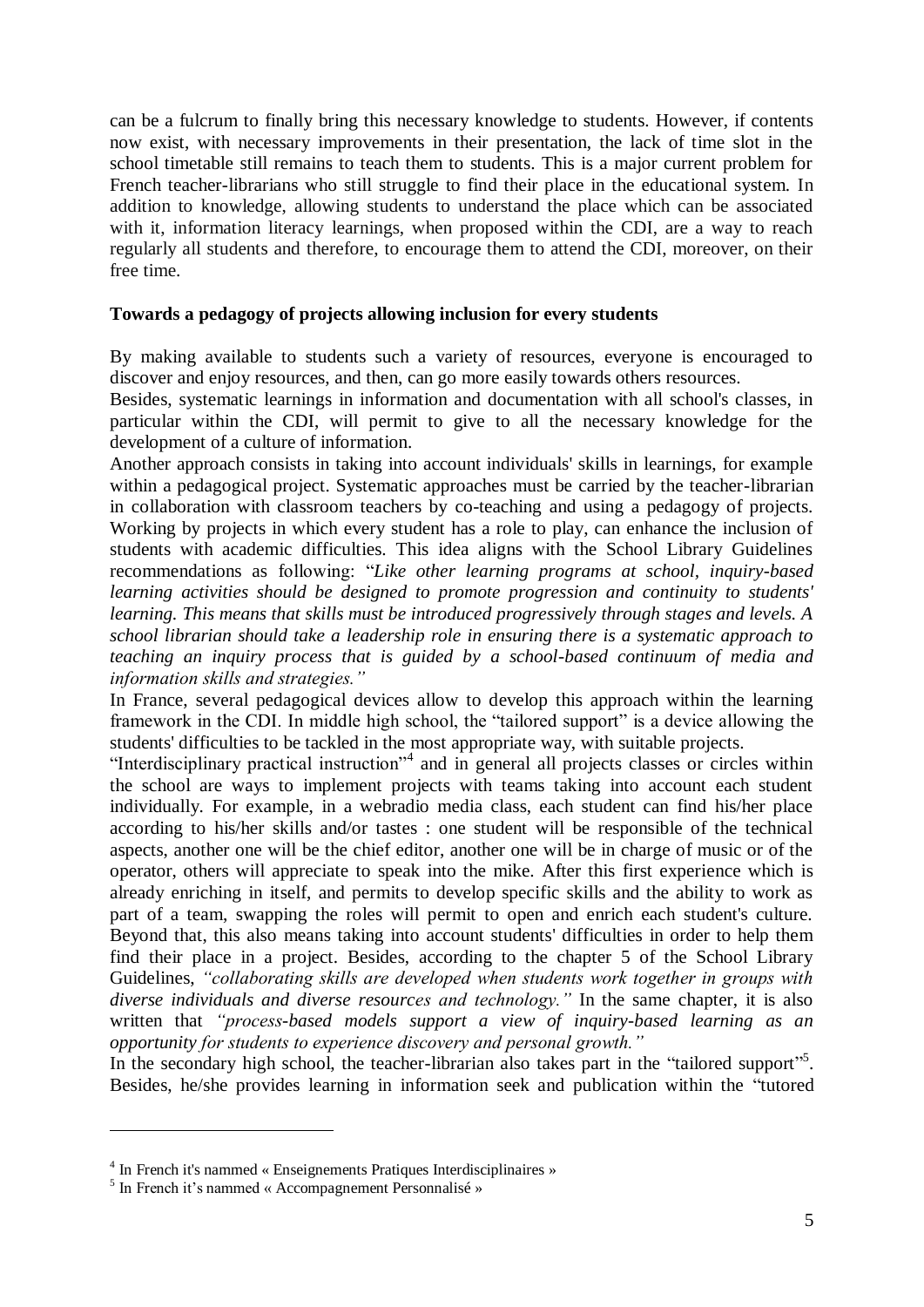multidisciplinary personal works"<sup>6</sup>. Here again, working with teams of students, the teacherlibrarian has to take into consideration each person and develop the skills of each one.

# **Conclusion**

In secondary education in France, teacher-librarians have a major role to play in fostering students' cultural openness and to develop their culture of information. This role supposes an active involvement in the principle of inclusive school, taking into consideration diverse audiences: allophones, homeless families, students with learning difficulties and without cultural openness within the family etc. In the CDI, the consideration of each individuals, students' integration or inclusiveness, can go through by different approaches: thus first the consideration of students' personal practices, which can be found to some extent in the CDI (mangas, educational games, music...), then, the insurance of systematic learnings to lead to students' equal access to media and information knowledge, and finally, the consideration of individual features in the implementation of pedagogical projects.

Actually, the implementation of these different approaches is not self-evident. It faces resistance in the concept of the CDI itself, as a place, and of the teacher-librarian profession, too. Thus, there is some reluctance to resources' diversification, and we meet also difficulties, despite official documents' legitimacy, to implement learning sessions for all students to ensure the development of a culture of information and to encourage the transfer and the appetite for resources and resources center, required to attend the place.

1

<sup>6</sup> In French it's nammed « Travaux Personnels Encadrés »